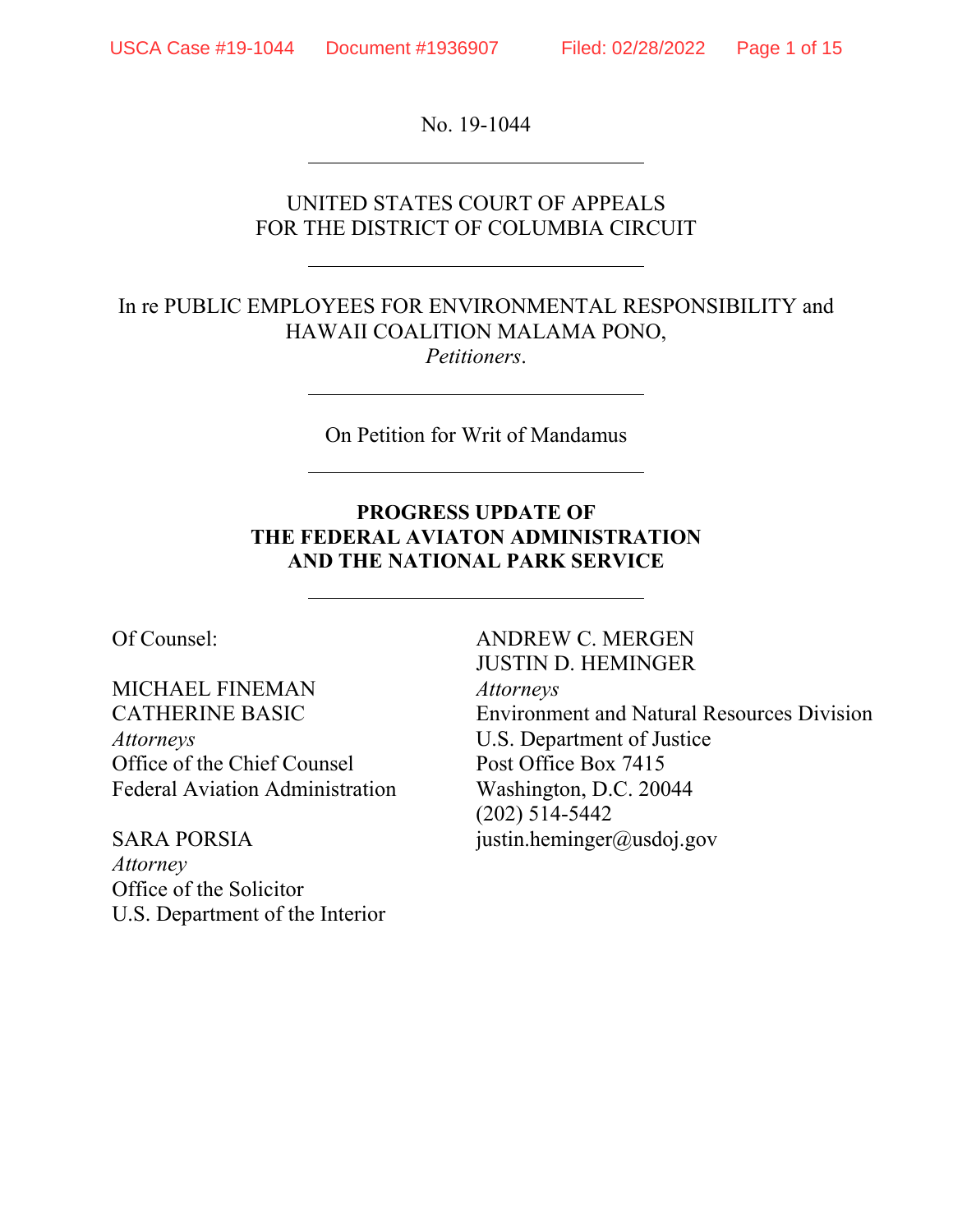# **PROGRESS UPDATE OF THE FEDERAL AVIATION ADMINISTRATION AND THE NATIONAL PARK SERVICE**

The Court's order of November 20, 2020 approved a plan (Plan) submitted by the Federal Aviation Administration (FAA) and National Park Service (NPS) (collectively the agencies) for bringing twenty-three specific parks into compliance with the National Parks Air Tour Management Act of 2000 (NPATMA).<sup>1</sup> The order further directed the agencies to file a progress update on November 30, 2020 and to file subsequent updates at 90-day intervals thereafter.<sup>2</sup> Pursuant to that order, as modified by a February 10, 2022 order, the agencies submit the following:

The Plan details the agencies' intended approach to completing air tour management plans (ATMPs) for all covered parks within two years, and it describes on a quarterly basis the actions that the agencies anticipate undertaking in furtherance of that approach. The table below identifies the actions included in the Plan for Year 2, Quarter 2 (December 1, 2021 to February 28, 2022) and provides a concise summary of the work activities accomplished during this quarter.

<sup>&</sup>lt;sup>1</sup> As explained in a previous progress update, the NPS withdrew the exemption applicable to Muir Woods National Monument and the agencies are now proceeding with ATMPs for 24 parks.

 $2$  On February 20, 2022, the Court granted the agencies' unopposed motion to adjust the progress reporting schedule and authorized filing on fixed dates of February 28, May 31, August 31, and November 30, rather than at 90-day intervals.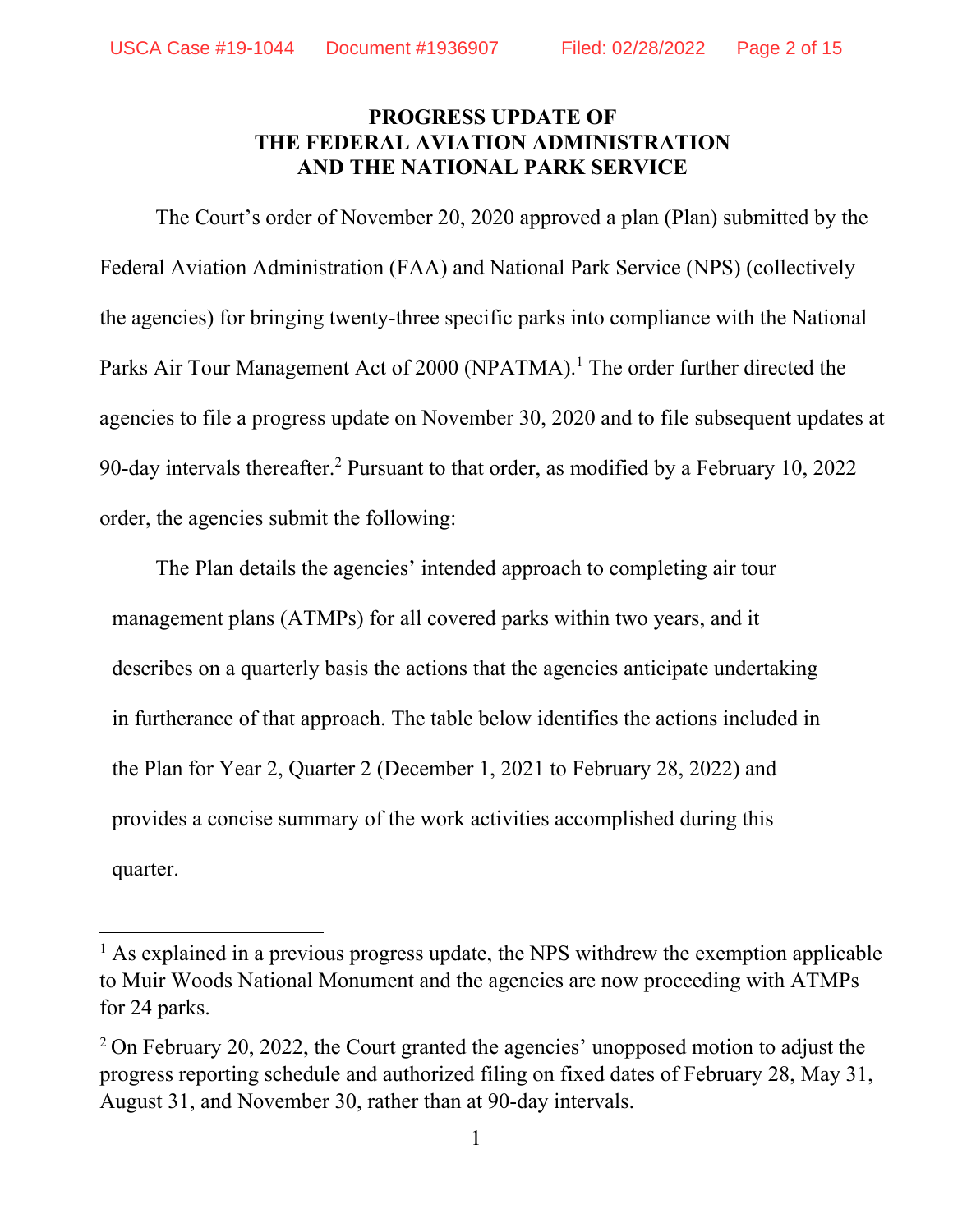| <b>Actions in Proposed Plan for</b><br><b>Second Year, Quarter 2</b>                   | <b>Work Activities Completed in Second Year,</b><br><b>Quarter 2</b>                                                                                                                                                                                                                                                                                                                                                                                                                                                                                                                                                                                                                |
|----------------------------------------------------------------------------------------|-------------------------------------------------------------------------------------------------------------------------------------------------------------------------------------------------------------------------------------------------------------------------------------------------------------------------------------------------------------------------------------------------------------------------------------------------------------------------------------------------------------------------------------------------------------------------------------------------------------------------------------------------------------------------------------|
| Incorporate comments from<br>public meetings and prepare<br>responses, as appropriate. | The agencies reviewed the comments<br>submitted through the NPS Planning,<br><b>Environment, and Public Comment</b><br>(PEPC) site for the 12 draft ATMPs,<br>covering 15 National Park System units,<br>released thus far. In addition, the<br>agencies considered the questions raised<br>during the public meetings held for<br>those ATMPs.<br>The agencies developed concern<br>statements from public comments,<br>drafted public comment decision<br>matrices, and determined whether and<br>how to address public comments.<br>The agencies identified and agreed to<br>necessary and appropriate changes to<br>the draft ATMPs based upon the public<br>comments received. |
| Begin drafting Records of<br>Decision and finalizing<br>ATMP/NEPA documents.           | The agencies considered public<br>comments received on the draft ATMPs<br>in further development of the<br>Categorical Exclusions/Environmental<br>Screening Forms, as appropriate.<br>The agencies developed and outlined<br>the content for records of decision for<br>the ATMPs and began drafting portions<br>of records of decision for the ATMPs<br>that were released for public comment.                                                                                                                                                                                                                                                                                    |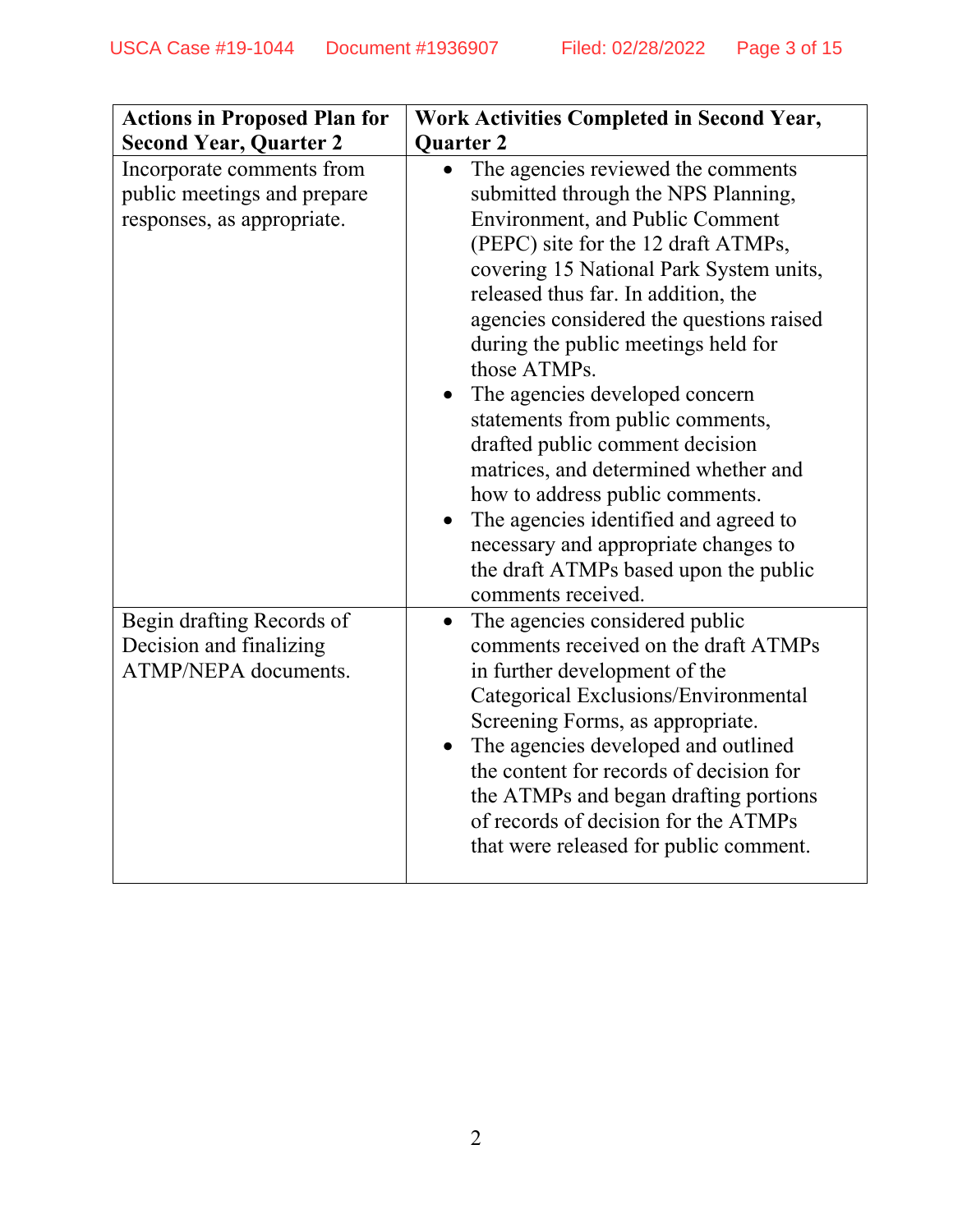| <b>Actions in Proposed Plan for</b>                                               | <b>Work Activities Completed in Second Year,</b>                                                                                                                                                                                                                                                                                                                                                                                                                                                                                                                                                                                                                                                                                                                                                                                                                                                                                                                                                                                                                                                                                                                                                                                                                                               |
|-----------------------------------------------------------------------------------|------------------------------------------------------------------------------------------------------------------------------------------------------------------------------------------------------------------------------------------------------------------------------------------------------------------------------------------------------------------------------------------------------------------------------------------------------------------------------------------------------------------------------------------------------------------------------------------------------------------------------------------------------------------------------------------------------------------------------------------------------------------------------------------------------------------------------------------------------------------------------------------------------------------------------------------------------------------------------------------------------------------------------------------------------------------------------------------------------------------------------------------------------------------------------------------------------------------------------------------------------------------------------------------------|
| <b>Second Year, Quarter 2</b>                                                     | Quarter 2 (continued)                                                                                                                                                                                                                                                                                                                                                                                                                                                                                                                                                                                                                                                                                                                                                                                                                                                                                                                                                                                                                                                                                                                                                                                                                                                                          |
| (continued)                                                                       |                                                                                                                                                                                                                                                                                                                                                                                                                                                                                                                                                                                                                                                                                                                                                                                                                                                                                                                                                                                                                                                                                                                                                                                                                                                                                                |
| Complete resolution of Tribal<br>and other agency<br>consultations, as necessary. | The agencies sent Section 106<br>$\bullet$<br>consultation letters to State Historic<br>Preservation Officers/Tribal Historic<br>Preservation Officers, tribes, operators,<br>and other consulting parties regarding<br>identification of historic properties in<br>the Areas of Potential Effects for<br>Olympic National Park, Everglades<br>National Park, Mount Rainier National<br>Park, Arches National Park,<br>Canyonlands National Park, Natural<br><b>Bridges National Monument, Bryce</b><br>Canyon National Park, and Great<br><b>Smoky Mountains National Park.</b><br>The agencies developed a plan for<br>conducting consultation for Hawai'i<br>Volcanoes National Park and Haleakalā<br>National Park.<br>The agencies held consultation<br>meetings with consulting parties at<br>Haleakalā National Park and Hawai'i<br><b>Volcanoes National Park on December</b><br>9 and 10, 2021, respectively.<br>The agencies continued outreach to the<br>Oglala Sioux Tribe to initiate formal<br>consultation with the tribe for the<br><b>ATMP</b> at Badlands National Park.<br>The agencies held a tribal consultation<br>meeting for Badlands National Park and<br>Mount Rushmore National Memorial on<br>January 28, 2022, and continued<br>preparations for future meetings. |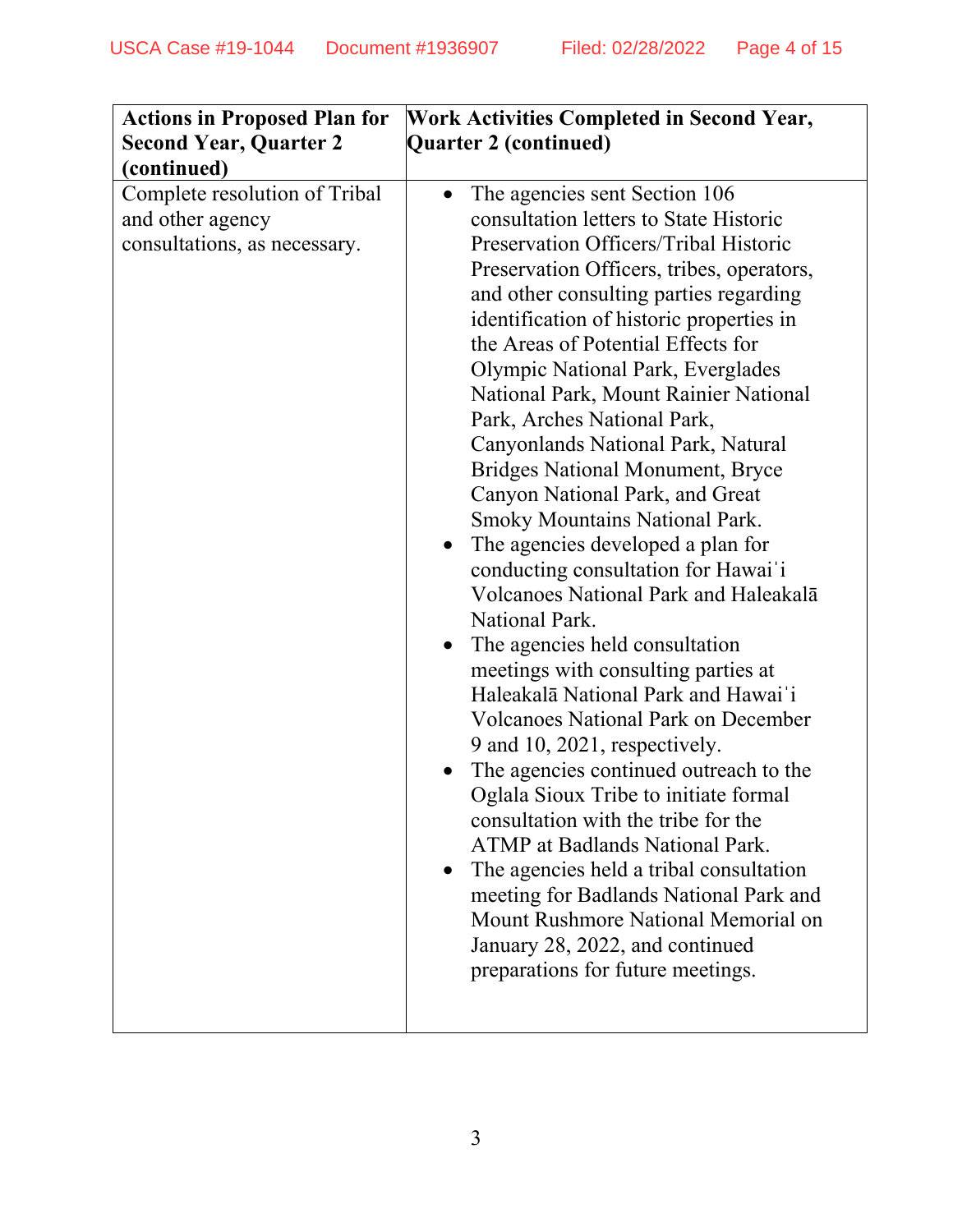| <b>Actions in Proposed Plan for</b><br><b>Second Year, Quarter 2</b><br>(continued)                     | <b>Work Activities Completed in Second</b><br><b>Year, Quarter 2 (continued)</b>                                                                                                                                                                                                                                                                                                                                                                                                                                                                                                                                                                       |
|---------------------------------------------------------------------------------------------------------|--------------------------------------------------------------------------------------------------------------------------------------------------------------------------------------------------------------------------------------------------------------------------------------------------------------------------------------------------------------------------------------------------------------------------------------------------------------------------------------------------------------------------------------------------------------------------------------------------------------------------------------------------------|
| Complete resolution of Tribal<br>and other agency<br>consultations, as necessary.<br><i>(continued)</i> | The agencies held a tribal consultation<br>$\bullet$<br>meeting for Death Valley National Park<br>with the Timbisha Shoshone on<br>December 16, 2021.<br>The agencies continued to reach out to<br>tribes associated with Bandelier<br>National Monument regarding<br>scheduling consultation meetings.<br>The agencies conducted additional<br>outreach to tribes from which responses<br>have not been received to date.<br>The agencies identified additional<br>consulting parties for Section 106<br>consultations for the Utah parks.<br>The agencies continued to draft Section<br>7 of the Endangered Species Act<br>compliance documentation. |
| Continue work on any<br>appropriate park-specific<br>incentives for quiet<br>technology.                | The agencies agreed to revised quiet<br>$\bullet$<br>technology language in the draft<br>ATMPs already released.                                                                                                                                                                                                                                                                                                                                                                                                                                                                                                                                       |
| Additional work done to<br>facilitate implementation of<br><b>ATMPs</b>                                 | The agencies initiated public scoping in<br>$\bullet$<br>connection with the development of<br>ATMPs for Haleakalā National Park<br>and Hawai'i Volcanoes National Park.<br>The agencies responded to<br>congressional and stakeholder inquiries.                                                                                                                                                                                                                                                                                                                                                                                                      |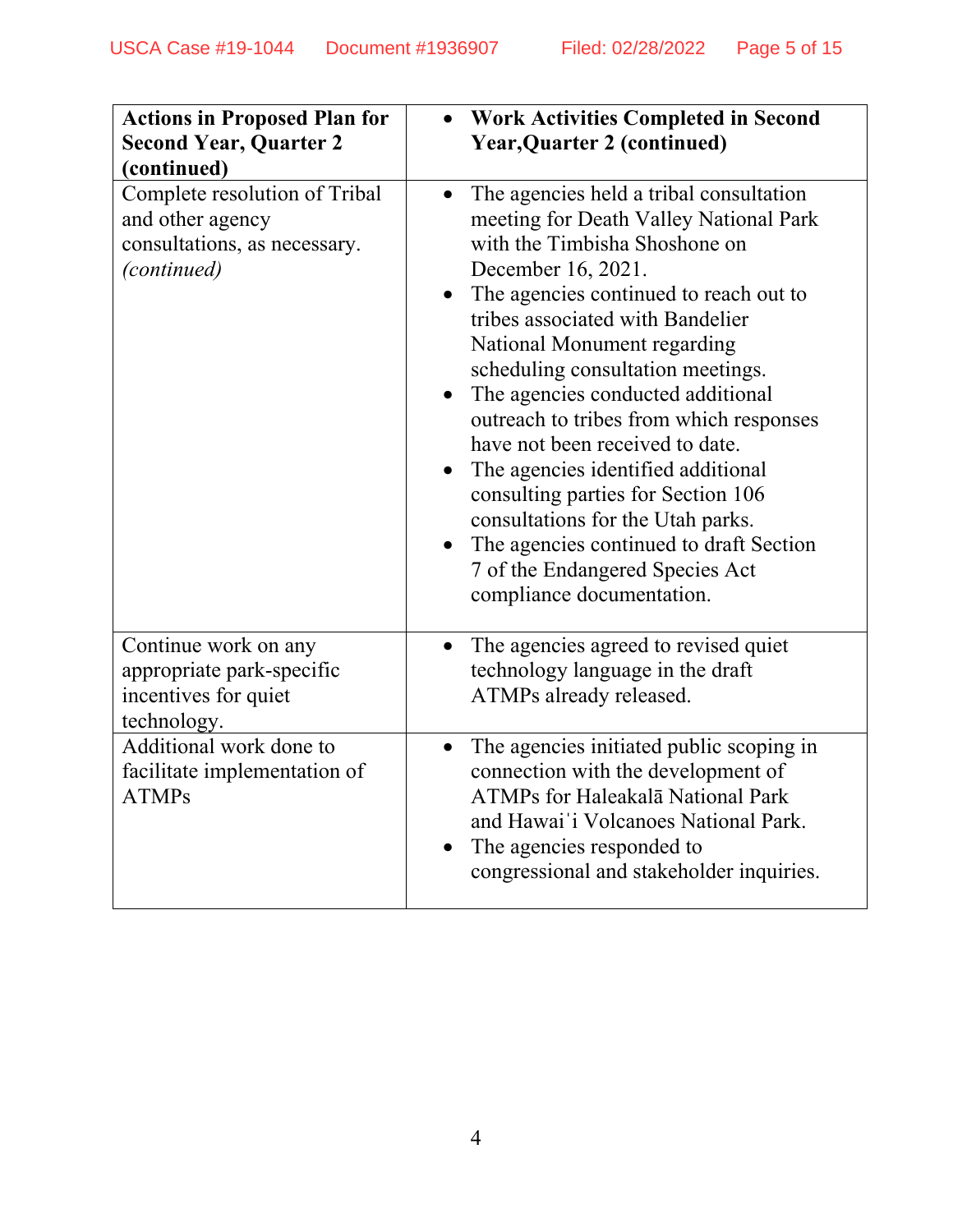At this point, the agencies are on schedule to bring all 15 of the parks covered by the 12 ATMPs that were released for public review in August, September, and October of 2021 into compliance with NPATMA by August 31, 2022. The agencies have received thousands of public comments on these draft ATMPs and are considering those comments in drafting final ATMPs and compliance documentation for those parks. While many of these comments were form letters, there have been many unique comments, many of which apply to multiple parks, that the agencies have needed to consider. Those 15 parks are covered by 12 ATMPs, as follows:

- Arches National Park (450 comment letters received)
- Bandelier National Monument (1,102 comment letters received)
- Bryce Canyon National Park (448 comment letters received)
- Canyonlands National Park (429 comment letters received)
- Death Valley National Park (1,259 comment letters received)
- Everglades National Park (5,496 comment letters received)
- Glacier National Park (2,668 comment letters received)
- Golden Gate National Recreation Area, Point Reyes National Seashore, Muir Woods National Monument and San Francisco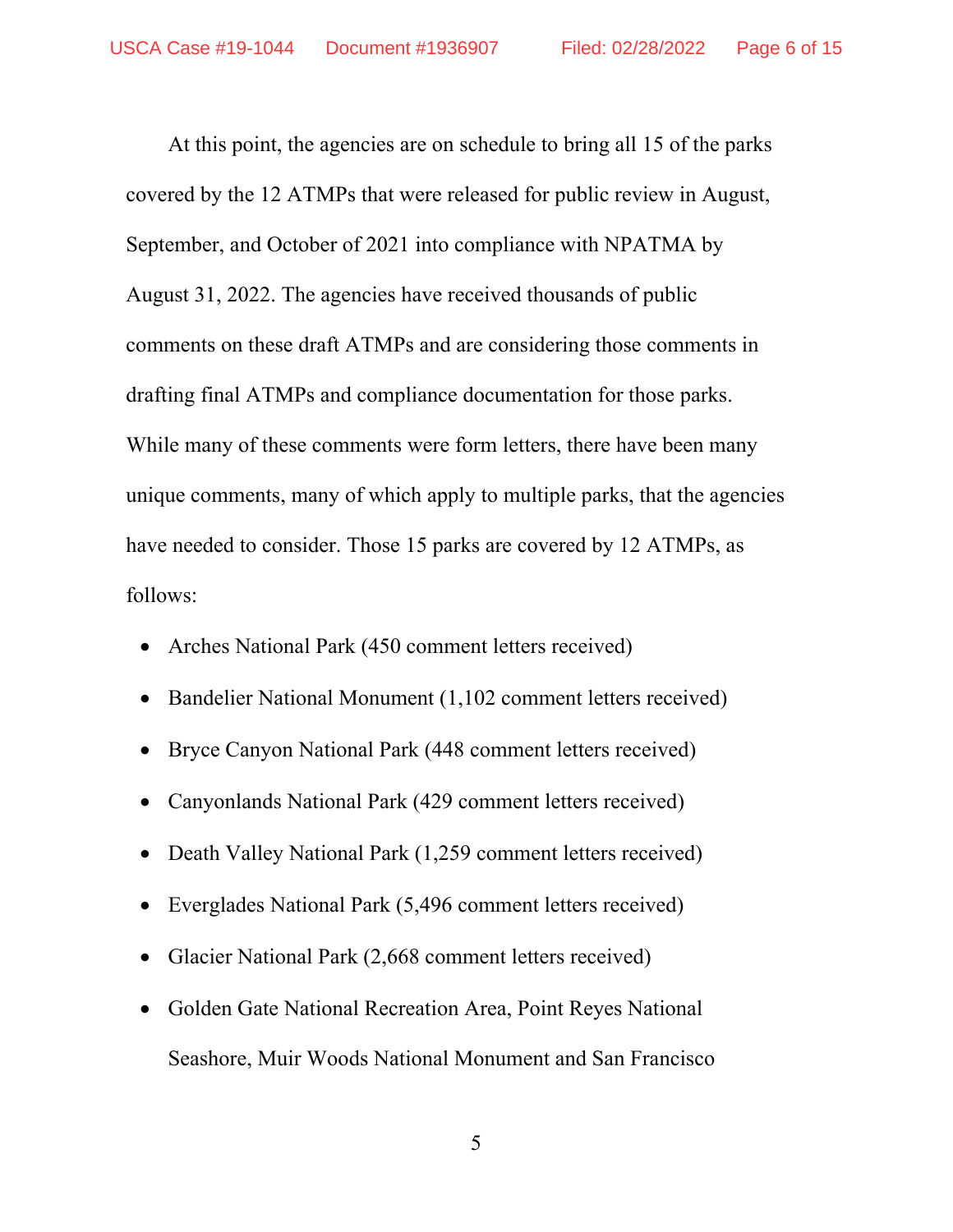Maritime National Historical Park (149 comment letters received)

- Great Smoky Mountains National Park (448 comment letters received)
- Mount Rainier National Park (3,990 comment letters received)
- Natural Bridges National Monument (395 comment letters received)
- Olympic National Park (4,142 comment letters received)

The agencies still need to complete consultations pursuant to Section 106 of the National Historic Preservation Act (Section 106) and Section 7 of the Endangered Species Act (Section 7) as well as compliance with the National Environmental Policy Act (NEPA), in addition to revising and finalizing the ATMPs for these parks.

While the schedule is currently holding for these ATMPs, the agencies are working through particular complications for two of these ATMPs (the ATMPs for Bandelier National Monument and the Northern California parks) that may push completion past August 31, 2022. These complications include ongoing tribal consultations as well as discrete challenges related to consultations under Section 106 of the National Historic Preservation Act and Section 7 of the Endangered Species Act as well as, for Bandelier National Monument, ongoing reviews by the local Flight Standards District Office to address unique safety concerns. The agencies will be able to better address the schedule for these ATMPs in their next quarterly progress update.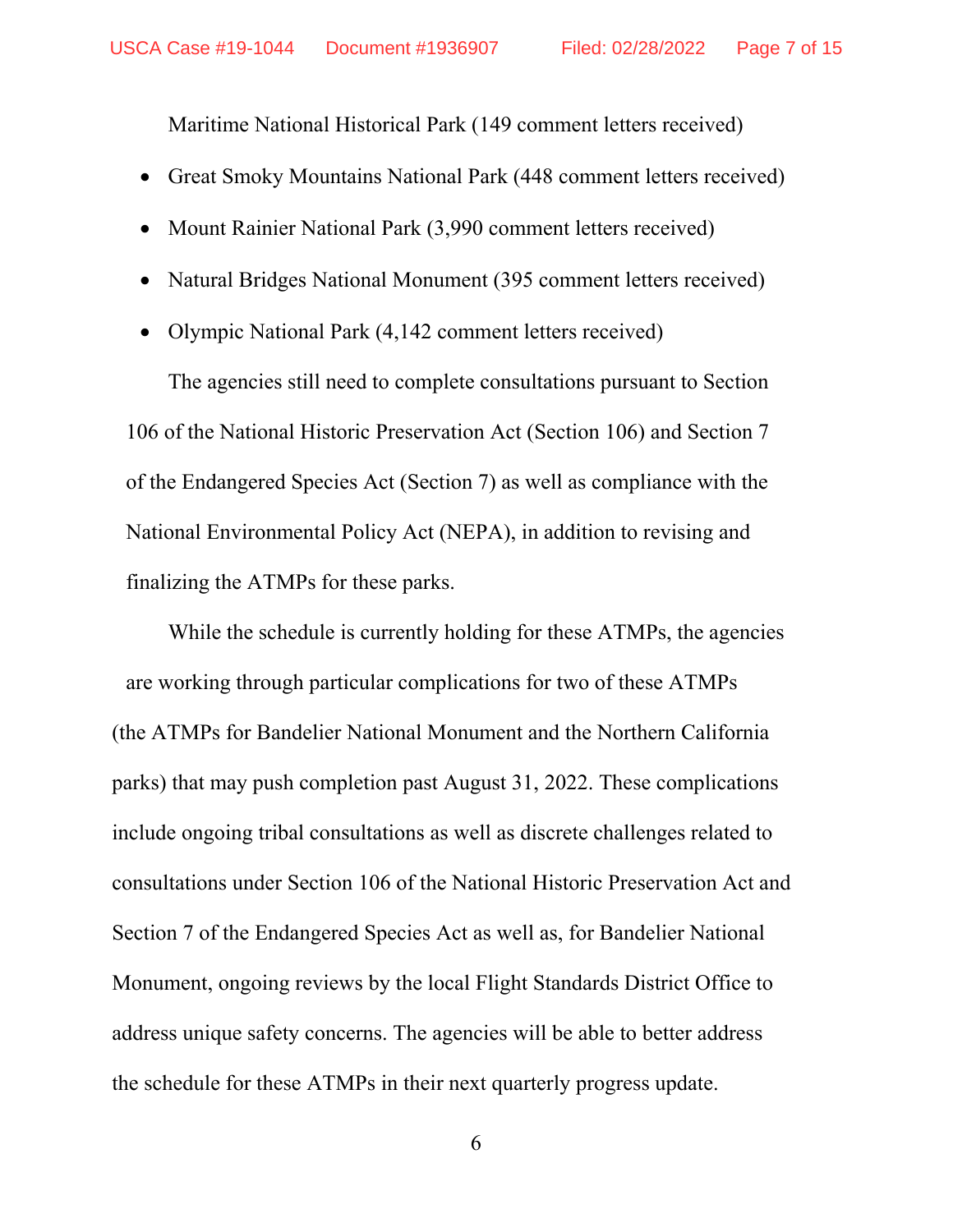In addition to the parks identified above, the agencies currently anticipate bringing the National Parks of New York Harbor (NPNH) into compliance with NPATMA by August 31, 2022. NPNH is an NPS administrative grouping of several parks, only two of which require an ATMP or voluntary agreement: the Statue of Liberty National Monument (which includes Ellis Island and Liberty Island) and Governors Island National Monument. Addressing commercial air tours over these parks has been challenging for a number of reasons including the existence of particularly complex airspace and efforts to accommodate an existing city concessions agreement for helicopter tour operations over NPNH.

Despite the extensive resources the agencies have devoted to this process, as outlined in the declarations of Kevin Welsh and Raymond Sauvajot filed on November 5, 2021 in support of the agencies' Response in Opposition to Petitioner's Motion to Enforce Order Granting Petition for Mandamus, it has become clear that the agencies will not be able to bring 8 of the 23 covered parks into compliance with NPATMA by August 31, 2022. The eight parks are identified below along with specific, concrete reasons for the delay and estimated timelines for completion of the agencies efforts to bring them into compliance with NPATMA.

7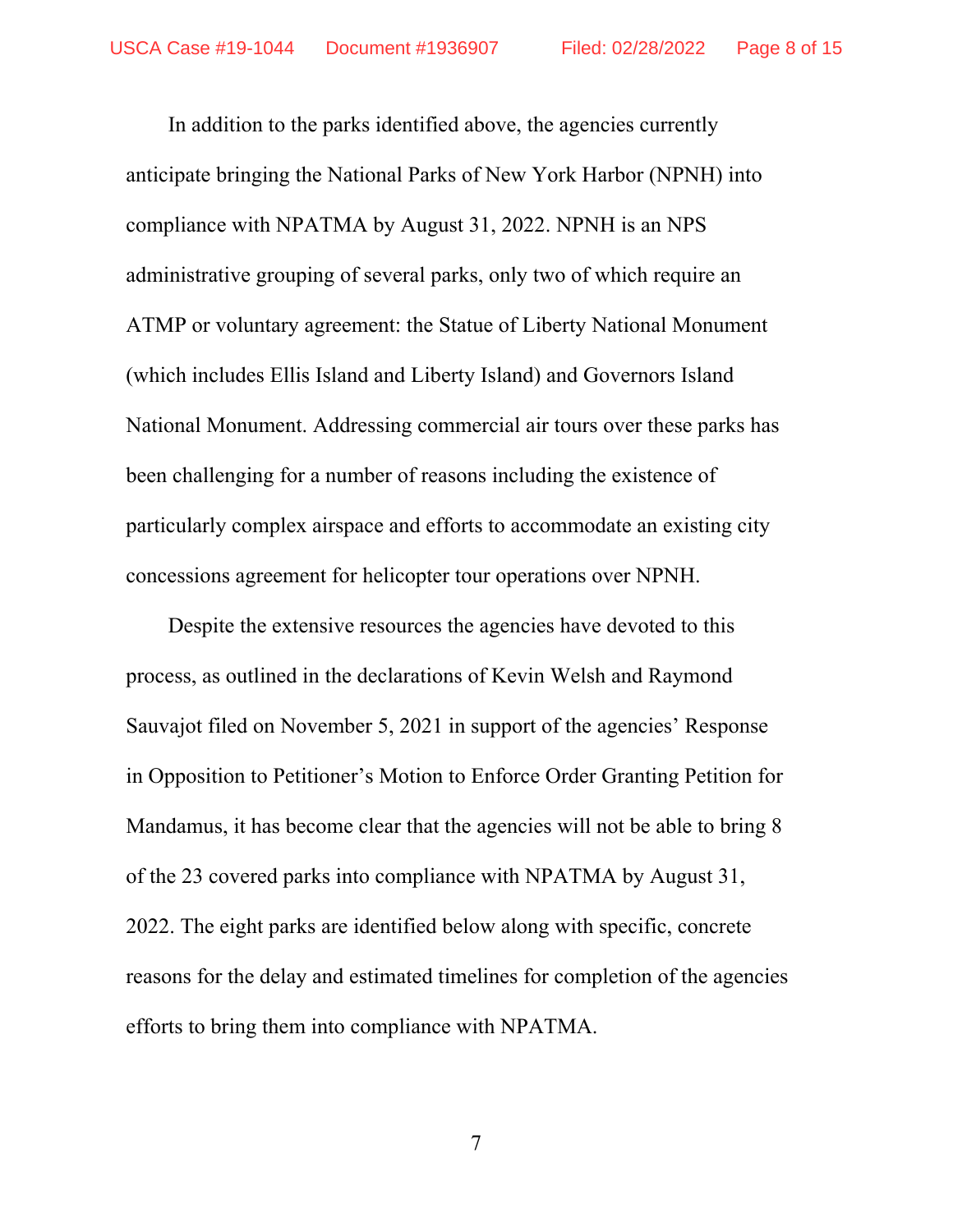a. **Canyon de Chelly National Monument**. This park is located entirely on Navajo Nation Reservation lands and is co-managed by the Navajo Nation and the NPS. In initial consultation with the Navajo Nation, the Nation identified several concerns and expressed a desire to be included in the planning process. Consistent with NPATMA, the agencies invited the Navajo Nation to be a cooperating agency under NEPA for this ATMP. Due to the unique status of this park, the agencies also requested that a representative of the Nation be included in the planning team for the development of the ATMP. The Nation has recently responded to this request and identified a team member. The agencies will work cooperatively with the Nation's representative to identify a proposed action and potential NEPA pathway. The agencies will also need to, among other things, conduct tribal consultation with other tribes that have an interest in or connection to the park, prepare a draft ATMP to be released for public comment, review and address comments, complete the appropriate level of NEPA review, complete Section 106 and Section 7 consultation, and finalize an ATMP and record of decision (ROD). The agencies currently anticipate that completion of these steps will take up to an additional year beyond the current 2-year schedule, until August 2023.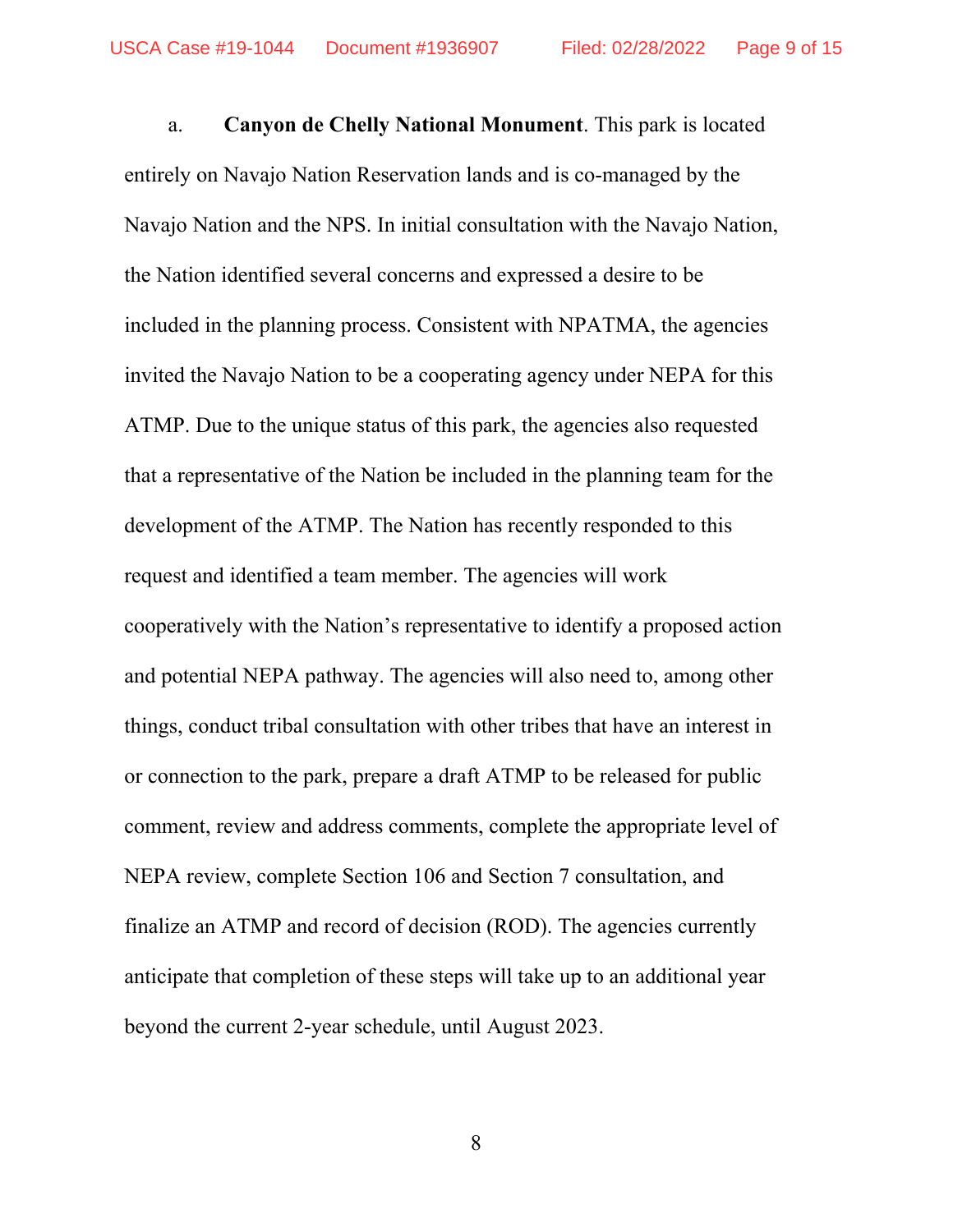b. **Lake Mead National Recreation Area**. The airspace over this park is complicated because it is overflown by commercial jets en route to Las Vegas and air tour transportation routes to Grand Canyon National Park that are specifically exempted from compliance with NPATMA. The agencies are working to define these transportation routes in order to determine the existing condition of commercial air tours over the park and how these routes should be regulated under an ATMP. This requires additional outreach and consultation with air tour operators to ensure that commercial air tours, as opposed to transportation routes, have been consistently and correctly reported. After the existing condition is identified, the agencies will need to identify the appropriate NEPA pathway, and complete NEPA compliance, draft an ATMP, and complete the consultations outlined above. The agencies currently anticipate that completion of these steps will take up to an additional year beyond the current 2-year schedule, until August 2023.

c. **Glen Canyon National Recreation Area/Rainbow Bridge National Monument**. Seven of the nine air tour operators that overfly these parks have signed voluntary agreements, which regulate approximately 90% of the commercial air tours over these parks. The agencies have spent substantial efforts to identify the best path forward for

9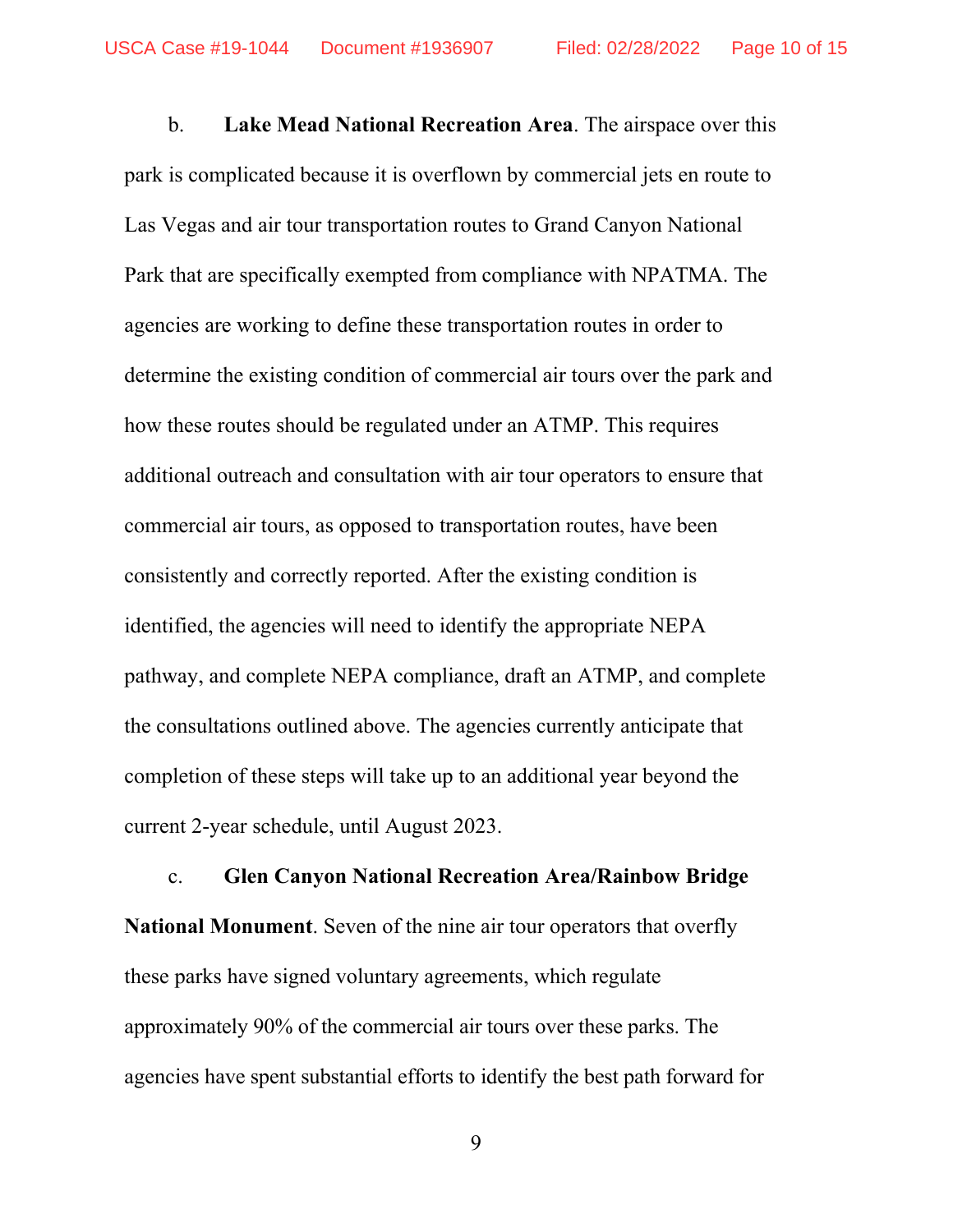these parks, consistent with NPATMA, given the existing voluntary agreements for most but not all operators, and continue to evaluate the most appropriate and effective options. This overall process will also include extensive tribal consultation, given the substantial tribal interest in consultation on the voluntary agreements currently in place between the agencies and the majority of operators that operate over these parks and the agencies' past experience with such consultation. The agencies currently anticipate that completion of these steps will take up to an additional eighteen months beyond the current 2-year schedule, until February 2024.

#### d. **Mount Rushmore National Monument/Badlands National**

**Park**. Development of ATMPs for these parks has been complicated by the extensive tribal consultation that has been required for both parks, which are viewed by many tribes as part of a single cultural landscape. The interconnectedness of the landscape encompassing these two park units, concerns about indirect effects of the ATMP on areas outside park boundaries, and the need to overcome recent experiences that the tribes in the area have had with other Federal agencies and rebuild trust have complicated the tribal consultation process, which is ongoing. The agencies have held several meetings with the tribes and plan to hold more meetings before the consultation is complete. Furthermore, the agencies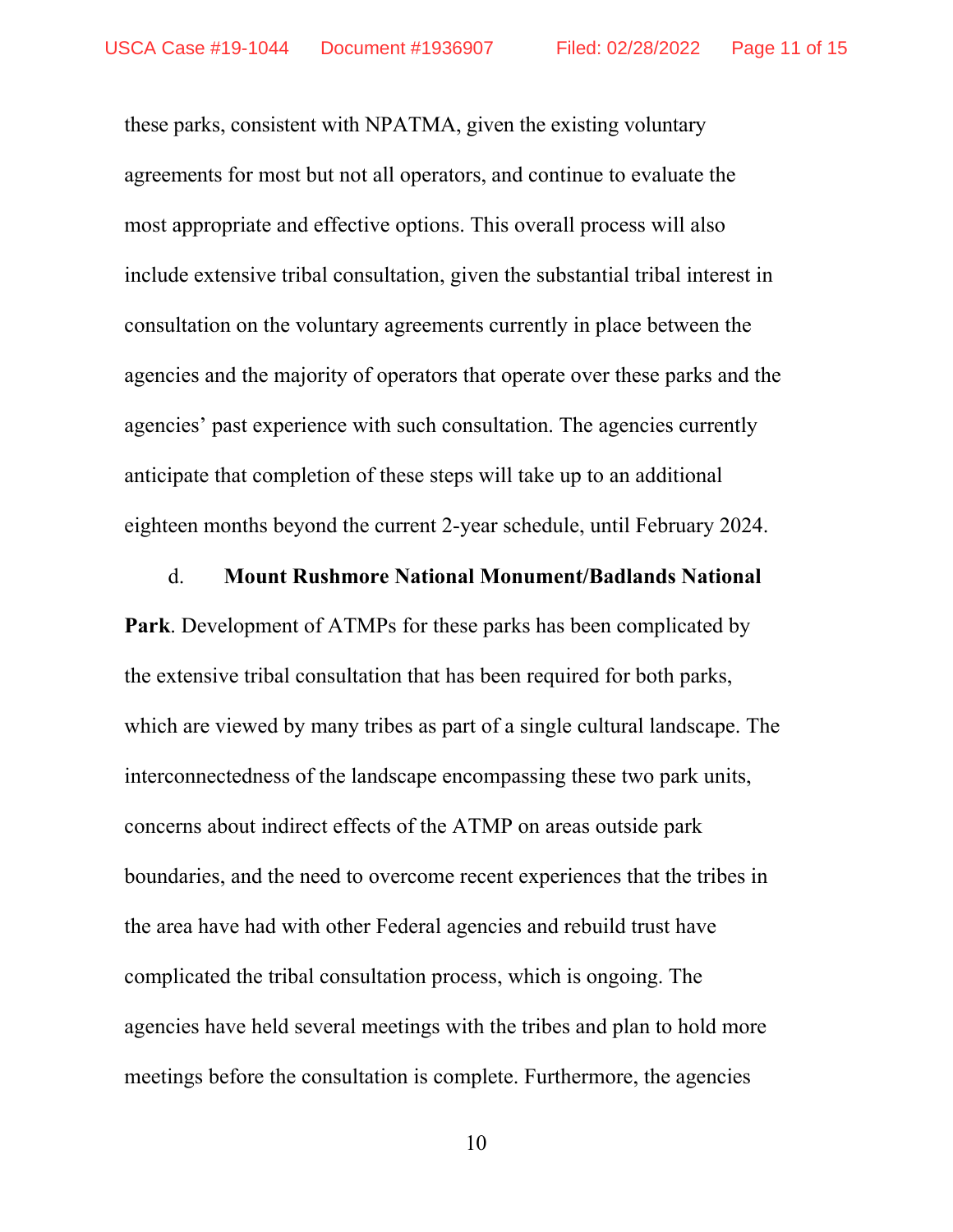have invested specifically with outreach to the Oglala Sioux Tribe but have not yet succeeded in initiating formal consultation. Consultation with the Oglala Sioux Tribe is important because the Pine Ridge Reservation is adjacent to Badlands National Park and will be included in the ATMP for the park. The Oglala Sioux Tribe also co-manages the South unit of Badlands National Park. The agencies have already decided to prepare environmental assessments for these parks but still need to develop a preliminary range of alternatives for public scoping, analyze comments received and potentially refine the alternatives, and also complete the other steps described above prior to completing final ATMPs for the parks. Though the general work completed by the agencies regarding environmental assessments described in previous progress updates will be useful in this effort, the agencies currently anticipate that completion of these steps will take up to an additional year beyond the current 2-year schedule, until August 2023. While the agencies currently anticipate completing, and will make every effort to complete, ATMPs for these parks by August 2023, challenges beyond their control arising from consultation under Section 106 could have the potential to delay the completion date beyond August 2023.

11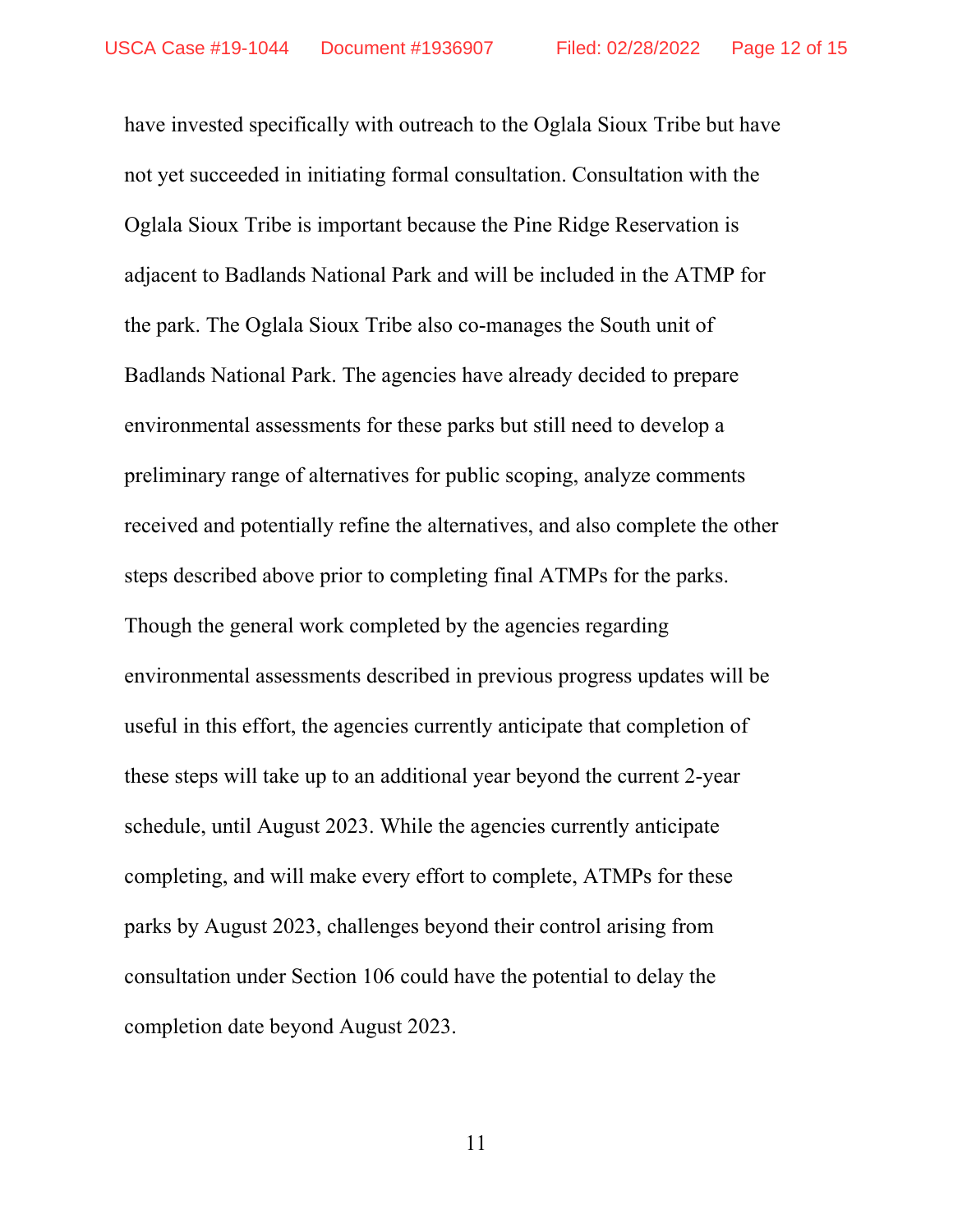#### e. **Hawaiˈi Volcanoes National Park/Haleakalā National Park**.

The planning efforts for these parks have been complex due to the high number of air tours over both parks, the high number of stakeholders, differing stakeholder views, and substantial concerns about effects of air tours outside the parks' boundaries. The agencies decided to prepare environmental assessments for both parks, have begun consultations with Native Hawaiian Organizations, and have had initial Section 7 meetings with the U.S. Fish and Wildlife Service. The agencies developed potential alternatives for both parks and plan to send out a scoping newsletter by the end of February to get public feedback on those potential alternatives. Because of uncertainty about impacts to park resources and visitor experiences from existing levels of air tours over both parks, the agencies are not able to use the current condition as a basis for development of a proposed action as they have done with other parks. Prior to initiating the NEPA process, the agencies have also had to get more information regarding existing park conditions, work to reconcile flight tracking data with operator reported information, complete preliminary noise modeling, and obtain information from the parks regarding park-specific natural and cultural resources. After the scoping is completed and any refinements to alternatives are made, the agencies will need to complete the steps outlined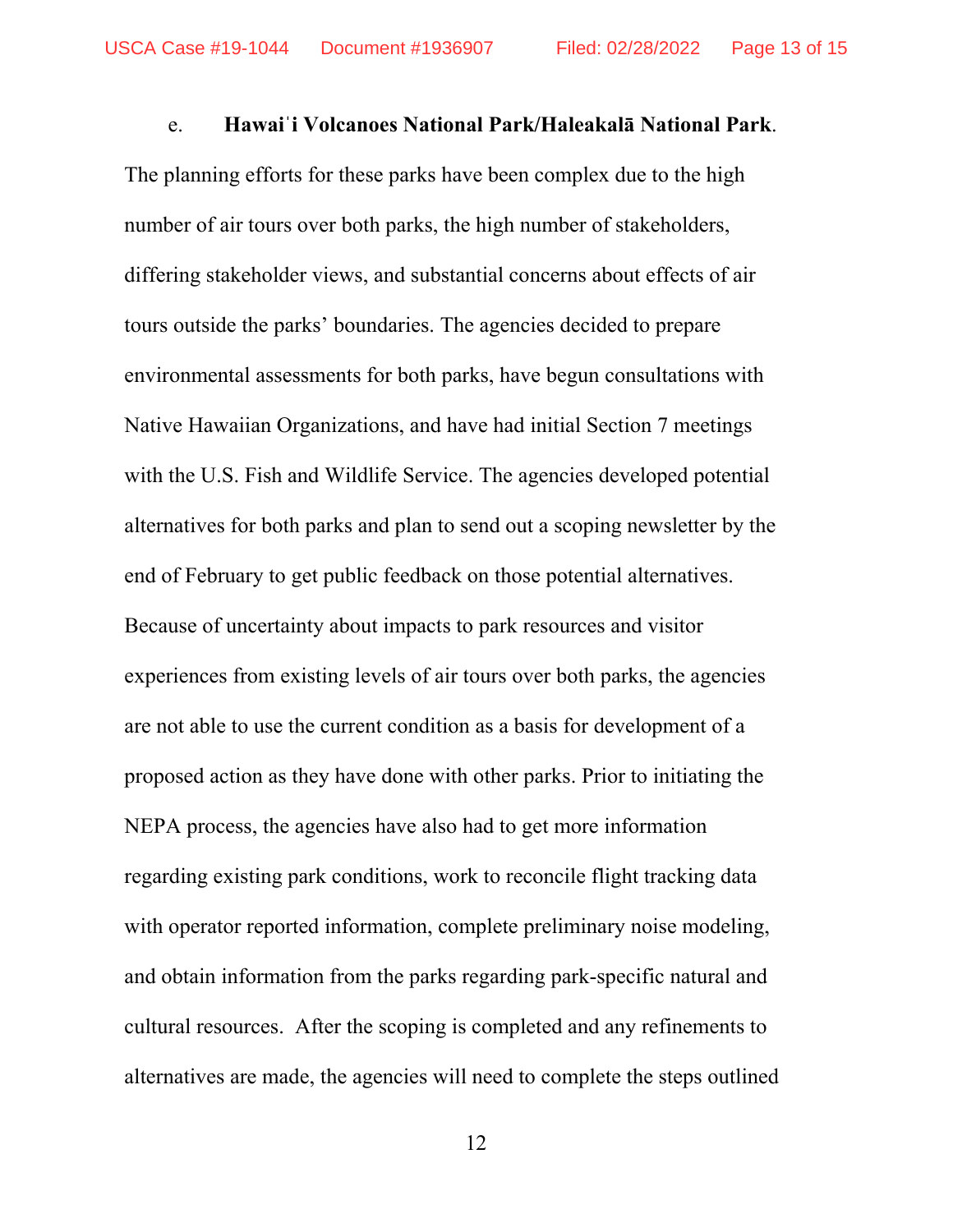above prior to establishing ATMPs for these parks. The agencies currently anticipate that these steps will take up to an additional year beyond the current 2-year schedule, until August 2023. While the agencies currently anticipate completing, and will make every effort to complete, ATMPs for these parks by August 2023, challenges beyond their control arising from consultation under Section 106 and Section 7 could have the potential to delay the completion date beyond August 2023.

The agencies will provide a more concrete timeline for completing ATMPs at the parks identified in subsections (a)-(e), above, and will provide any additional schedule updates for all parks, in future progress updates as such information becomes available.

Respectfully submitted,

U.S. Department of Justice

Of Counsel:

MICHAEL FINEMAN CATHERINE BASIC *Attorneys*  Office of the Chief Counsel Federal Aviation Administration

SARA PORSIA *Attorney*  Office of the Solicitor U.S. Department of the Interior

February 28, 2022 DJ 90-13-1-15766 /s/ *Justin D. Heminger* ANDREW C. MERGEN JUSTIN D. HEMINGER *Attorneys*  Environment and Natural Resources Division